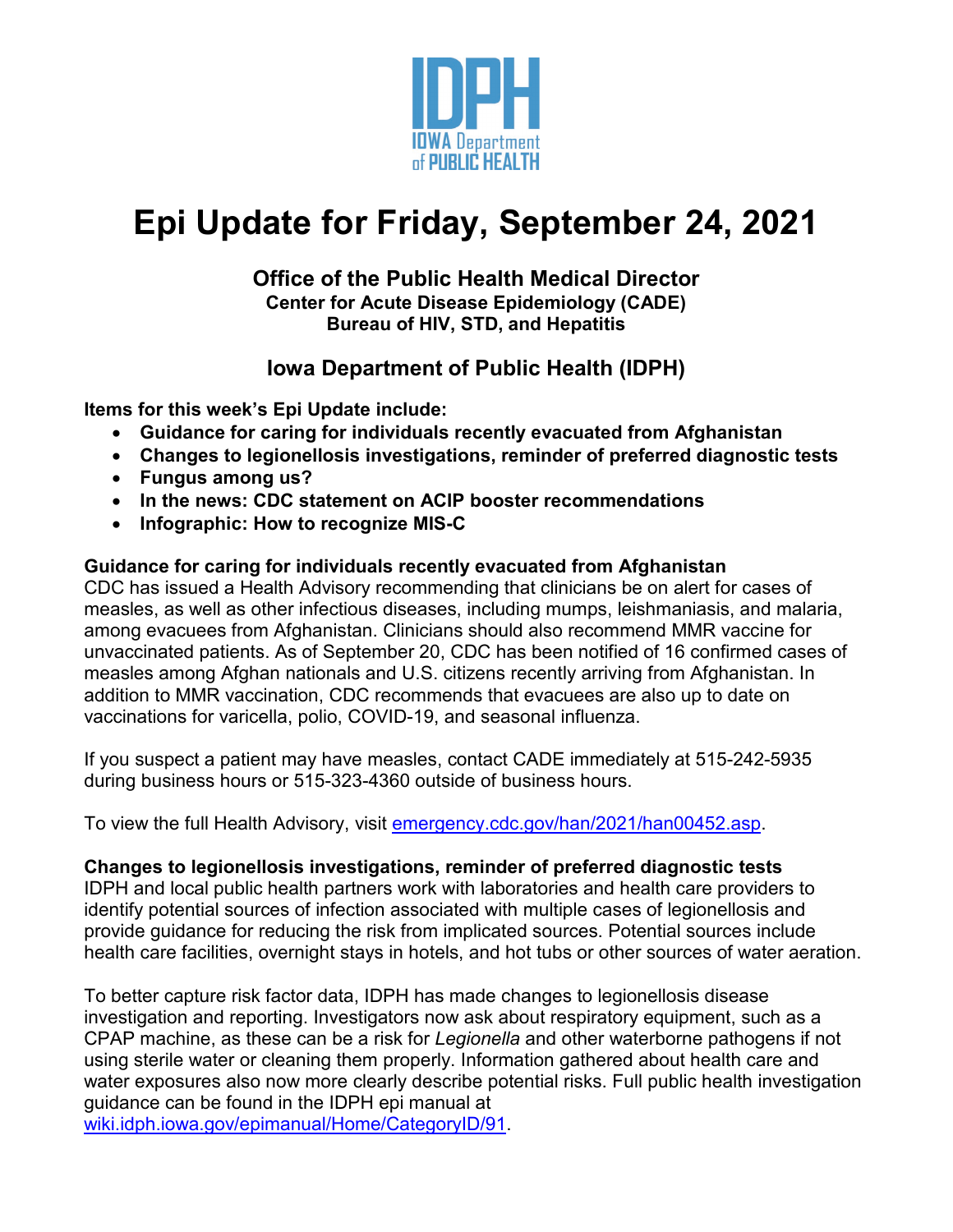Health care providers should consider legionellosis in patients presenting with cough, fever, and pneumonia, especially those with a history of overnight travel, immune suppression, or health care visits within the two weeks before symptom onset. For more clinical information about *Legionella*, visit [www.cdc.gov/legionella/downloads/fs-legionella-clinicians.pdf.](http://www.cdc.gov/legionella/downloads/fs-legionella-clinicians.pdf)

The recommended tests for diagnosing legionellosis are BOTH a culture of a lower respiratory specimen on selective media AND the *Legionella* urine antigen test. The urine antigen test produces a quick result, but it only detects *Legionella pneumophila* serogroup 1. Therefore, a patient with a negative urinary antigen test may still have Legionnaires' disease caused by other *Legionella* species or serogroup. Cultures can detect multiple species and serogroups, and allows for comparison of clinical and environmental isolates to identify possible sources of infection. Specimens sent to SHL for *Legionella* culture can also be tested by PCR, which has a quicker turnaround time than culture. SHL also performs *Legionella* cultures from clinical specimens and environmental sources.

Contact SHL at 319-335-4500 if you are interested in submitting a specimen for culture and/or PCR, or visit the SHL links below for collection and submission instructions.

Culture: [www.shl.uiowa.edu/testmenu/menupages/legionella.xml](http://www.shl.uiowa.edu/testmenu/menupages/legionella.xml) PCR: [www.shl.uiowa.edu/testmenu/menupages/legionellapcr.xml](http://www.shl.uiowa.edu/testmenu/menupages/legionellapcr.xml)

#### **Fungus among us?**

Today marks the end of Fungal Disease Awareness week, when CDC and partners highlight the importance of recognizing serious fungal diseases early enough in the course of a patient's illness to provide life-saving treatment.

Some fungal diseases go undiagnosed, leading to serious illness and death. Increased awareness about fungal diseases is one of the most important ways to improve early recognition and reduce delays in diagnosis and treatment. A key clue to when a sick person may have a fungal disease is when they are being treated with medicine for another type of infection but do not get better. This has proven especially true during the COVID-19 pandemic where large clusters of pan-resistant and echinocandin-resistant *Candida auris* were seen in healthcare facilities in both Texas and the District of Columbia.

CDC has a collection of resources including web features, fact sheets, and posters for healthcare facilities available at [www.cdc.gov/fungal/awareness-week.html.](http://www.cdc.gov/fungal/awareness-week.html)

CDC has also created a short patient education video to raise awareness of fungal diseases, available at [youtu.be/BSpqTb7aM-c.](https://youtu.be/BSpqTb7aM-c)

*Candida auris* infection or colonization is a reportable condition in Iowa. Questions regarding the laboratory isolation of *Candida auris* and other fungal pathogens can be directed to the SHL's Microbiology Department at 319-335-4335.

**In the news: CDC statement on ACIP booster recommendations** [www.cdc.gov/media/releases/2021/p0924-booster-recommendations-.html](http://www.cdc.gov/media/releases/2021/p0924-booster-recommendations-.html)